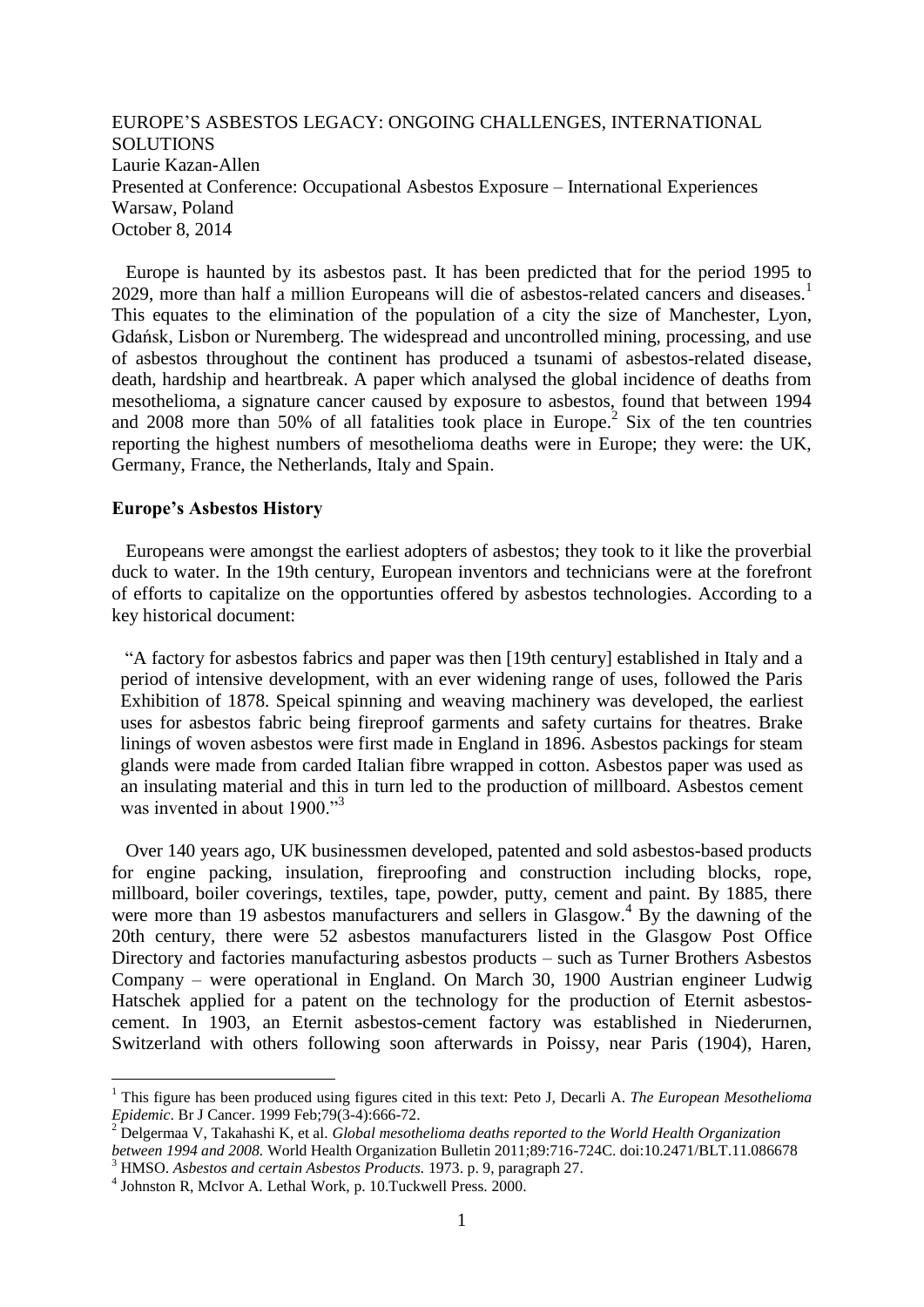Belgium (1905), Lomma, Sweden (1906), Casale Monferrato, Italy (1907), Rostow, Russia  $(1908)$  and Braila, Romania  $(1910)$ .

European countries, if we include the former Soviet Union,<sup>6</sup> have consumed in excess of 100 million tonnes of asbestos between 1920 and 2012. This equates to 52% of all the asbestos used during that period. If Russia, Armenia, Azerbaijan, Kazakhstan, Kyrgyzstan, Tajikistan, Turkmenistan, and Uzbekistan are excluded, usage in the remaining European countries totals 44 million tonnes, 23% of global consumption.

| Year                                     | Production | Imports   | <b>Exports</b> | Apparent    | % of Global |  |
|------------------------------------------|------------|-----------|----------------|-------------|-------------|--|
|                                          |            |           |                | Consumption | Consumption |  |
| 1950                                     | 273,862    | 341,701   | 109,167        | 506,396     | 40          |  |
| 1960                                     | 713,644    | 657,896   | 199,240        | 1,172,300   | 54          |  |
| 1970                                     | 1,242,904  | 1,036,695 | 480,530        | 1,799,069   | 51          |  |
| 1975                                     | 2,093,713  | 1,412,792 | 809,414        | 2,697,091   | 62          |  |
| 1980                                     | 2,275,064  | 1,259,254 | 732,286        | 2,802,032   | 59          |  |
| 1985                                     | 2,706,495  | 654,961   | 429,241        | 2,932,215   | 67          |  |
| 1990                                     | 2,476,933  | 423,313   | 317,952        | 2,582,294   | 65          |  |
| 2000                                     | 984,113    | 225,467   | 505,405        | 704,175     | 35          |  |
| 2010                                     | 1,214,100  | 196,458   | 956,352        | 454,206     | 22          |  |
| 2011                                     | 1,223,100  | 112,952   | 817,510        | 518,541     | 25          |  |
| 2012                                     | 1,241,200  | 178,684   | 1,089,963      | 329,921     | 17          |  |
| Source: United States Geological Survey. |            |           |                |             |             |  |

**European Asbestos Data 1950-2012 (tonnes)**

The vast majority of the asbestos fiber used in Europe was chrysotile asbestos. Of the seven million tonnes of asbestos consumed in the UK, 2% was crocidolite, 8% amosite and 90% chrysotile. In Spain and France consumption was 2.6 and 4.3 million tonnes respectively, the majority of which was chrysotile although France also used crocidolite and amosite<sup>7</sup> and Spain crocidolite. Chrysotile and amosite asbestos were used in Denmark;<sup>8</sup> in Bulgaria chrysotile and anthophyllite were used; in Belgium, chrysotile and crocidolite were imported for use.

### **Commercial Strategies to Protect Asbestos Markets**

 From the early 20th century, asbestos vested interests centralized their efforts to increase sales, control prices and silence critics. The industry's successful manipulation of government asbestos agendas, scientific research and medical discoveries ensured that despite mounting evidence regarding the harmful reprecusions of human exposures to asbestos, legislation to curtail usage was postponed time and time again. European-based industry representatives pioneered many of the public relations strategies and commercial

<sup>5</sup> Ruers, B. *Eternit worldwide: the double standard*. In: The Polluter Pays. 2005.

<sup>&</sup>lt;sup>6</sup> Statistics published by the United States Geological Survey up to 2013 included data from Russia and the former Soviet territories of Armenia, Azerbaijan, Kazakhstan, Kyrgyzstan, Tajikistan, Turkmenistan, and Uzbekistan.

 $\frac{7}{7}$  French response to questionnaire.

http://ibasecretariat.org/Brussels/bruss\_rep\_quest\_resp\_french\_2012\_eng.pdf

<sup>&</sup>lt;sup>8</sup> Danish response to questionnaire.

http://ibasecretariat.org/Brussels/bruss\_rep\_quest\_resp\_denmark\_2012\_eng.pdf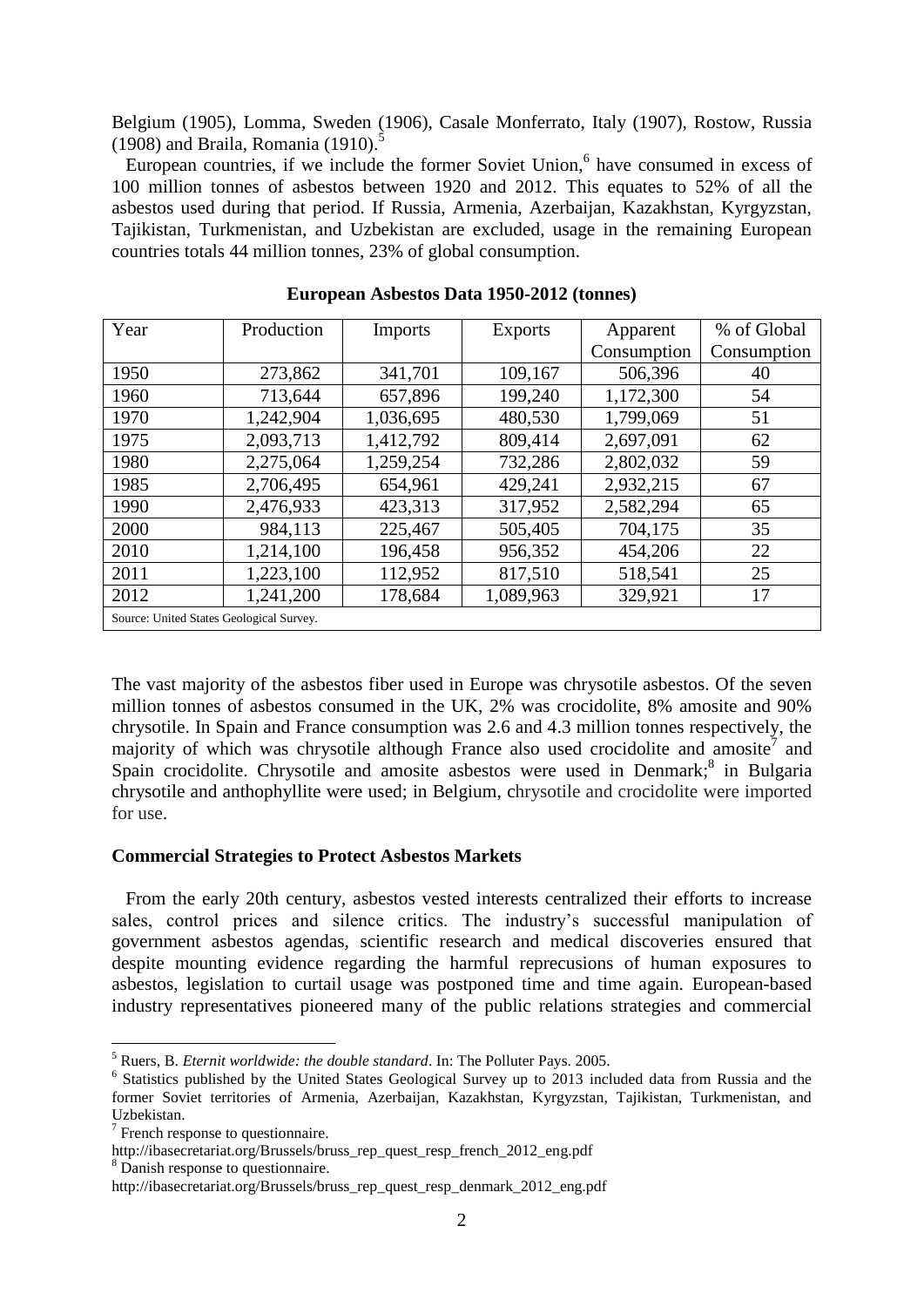initiatives used to create a climate in which sales of toxic products could flourish. In 1929, the Swiss Eternit company, in collaboration with the British asbestos giant Turner & Newall and owners of European Eternit companies, established an organization designed specifically to advance the interests of asbestos-cement producers; the birth of the S.A. Internationale de l'Asbeste-Ciment cartel (SAIAC) was a pivotal moment in the history of the industry.<sup>9</sup> SAIAC members agreed to exchange technical knowledge, centralize research activities, standardize product ranges and organize the export business.<sup>10</sup> Working together SAIAC members divided up global markets, pressurized national governments, fixed retail prices, and extracted favourable business terms from asbestos producers.

 The mutuality of interests skilfully manipulated by industry representatives throughout the 20<sup>th</sup> century prioritized commercial interests to the detriment of workers, consumers and members of the public. On November 24 & 25, 1971 The First International Conference of Asbestos Information Bodies took place in London. It was attended by 34 delegates from the following national associations:

#### **Country Industry Body**

<u>.</u>

| Belgium | Commissie Voorlichting Asbest/Comite d'Information de l'Amiante (Asbestos    |  |  |  |
|---------|------------------------------------------------------------------------------|--|--|--|
|         | <b>Information Committee)</b>                                                |  |  |  |
| Denmark | Danish Asbestos Information Group                                            |  |  |  |
| Finland | <b>Finnish Asbestos Information Group</b>                                    |  |  |  |
| France  | Chambre Syndicale de l'Amiante (Asbestos Syndicate)                          |  |  |  |
| Germany | Wirtschaftsverband Asbest e.V. and Wirtschaftsverband Asbestzement e.V.      |  |  |  |
|         | (Asbestos Trade Association and Asbestos-Cement Trade Association)           |  |  |  |
| Holland | Commissie Voorlichting Asbest/Comite d'Information de l'Amiante (Asbestos    |  |  |  |
|         | <b>Information Committee)</b>                                                |  |  |  |
| Italy   | Associazione Nationale degli Industriali Amiantieri (National Association of |  |  |  |
|         | the Asbestos Industry)                                                       |  |  |  |
| Norway  | Norwegian Asbestos Information Group                                         |  |  |  |
| Sweden  | <b>Swedish Asbestos Information Group</b>                                    |  |  |  |
| UK.     | Asbestosis Research Council (ARC), Asbestos Information Committee (AIC),     |  |  |  |
|         | Hill & Knowlton (UK) Ltd. (Public Relations Company)                         |  |  |  |
| U.S.    | Asbestos Information Association of North America <sup>11</sup>              |  |  |  |

It is of interest to note that of the fourteen organizations in attendance, 13 were European.

 Papers circulated at the meeting provide a fascinating insight into the predominant issues being considered by the industry at that time. One of the main themes was "Attacks on Asbestos and Our Defenses;" ways of manipulating national governments and influencing public opinion were outlined. In Holland, death by committee was an effective way of bogging down proposed restrictions. When a French delegate asked A. R. Kolff van Oosterwijk "Is there a general public consciousness of the 'risk' (of asbestos) in Holland?" he answered: "I think NOT." In the UK "regular informal discussions between various members of the Factory Inspectorate" and civil servants in the Home Office, the Department of the

 $9$  Rosselli M. The Asbestos Lie. European Trade Union Institute, 2014. p.53.

<sup>&</sup>lt;sup>10</sup> Ruers B. *'Eternit and the SAIAC Cartel*,'in D. Allen and Laurie Kazan-Allen (eds), Eternit and the Great Asbestos Trial. International Ban Asbestos Secretariat. 2012. p. 15-20.

<sup>11</sup> Kazan-Allen L. *The Asbestos War.* International Journal of Occupational Health, 2003;9: 173-193. DOI:<http://dx.doi.org/10.1179/oeh.2003.9.3.173> or http://ibasecretariat.org/lka\_asbestos\_war.php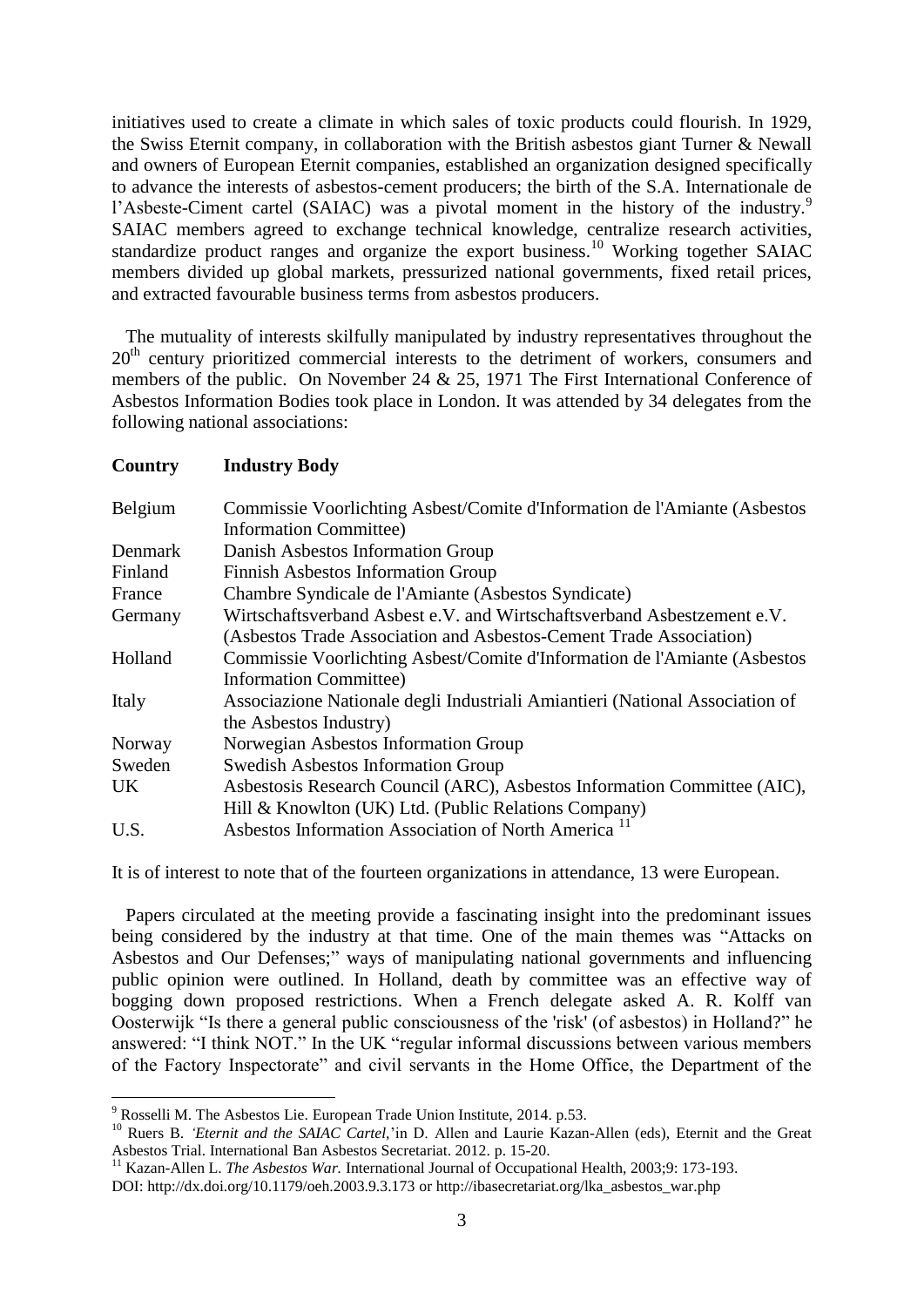Environment, the Department of Health and Social Security, the Customs and Excise Department and the Department of Employment ensured that industry's proposals were incorporated into official doctrine. In his paper A. A. Cross, Chairman of the Environmental Control Committee of the ARC, proudly boasted:

"They [the Factory Inspectorate] have also sought the co-operation of the Council [ARC] in developing improved procedures and products, for example, they sought our advice on the question of sprayed asbestos with the result that all sprayed asbestos insulation contractors in the United Kingdom have now accepted as standard procedure the predamping of asbestos fibre which, as a result of measurements taken by Government Officials, has been reclassified by them and other Government Departments as a low risk operation."

### **Confronting Europe's Asbestos Challenges**

<u>.</u>

 Given the industry's financial, social and political clout, it is little wonder that European citizens are now facing an asbestos pandemic. Unfortunately, amongst EU member states, the support available, medical treatment provided and compensation paid to the injured varies dramatically not only from country to country but also within countries. A 2006 survey funded by the European Commission found large discrepancies in the operations of asbestos regulatory regimes and insurance systems in Germany, Austria, Belgium, Finland, Denmark, Spain, France, Italy, Norway, the Netherlands, Portugal, Sweden and Switzerland.<sup>12</sup> In the UK, which was not included in the 2006 review, there remains a postcode lottery for medical treatment and a divergence in the legal entitlement of asbestos victims – people with pleural plaques are no longer entitled to claim compensation in England or Wales but can do so in Scotland and Northern Ireland. A 2013 research report entitled *Asbestos-related Occupational Diseases in Europe* examined the situation in 14 Central and East European (CEE) countries: Bulgaria Croatia, Cyprus, the Czech Republic, Estonia, Hungary, Latvia, Lithuania, Poland, Romania, Serbia, Slovakia, Slovenia and Turkey. <sup>13</sup> The authors concluded:

"almost all [CEE] countries struggle with the problem of under-reporting of occupational diseases. The causes mentioned include: lack of knowledge, information, motivation among doctors, and the bureaucracy of the system… the number of recognised asbestosrelated cases differs greatly between countries, due to:

<sup>&</sup>lt;sup>12</sup> Whereas mesothelioma was recognized as an occupationally-caused disease in Denmark in 1959, this step was not taken in Spain and Belgium until 1978 and 1982, respectively. The acceptance of asbestos-related lung cancer as an occupational disease was achieved in 1942 in Germany but in six other countries it took until the 1980s; although France, Italy and Belgium did not fall into line until 1985, 1994 and 1999, respectively, they had already recognized asbestos-related lung cancer as an occupational disease when associated with asbestosis in the 1970s. The recognition of other asbestos-related cancers proved even more problematic. An example of this was the lack of consensus regarding the right of an asbestos-exposed worker with cancer of the larynx to be recognized as suffering from an occupational disease. In Germany, Denmark and France hundreds of such claims have been acknowledged; this has not been the case elsewhere.

Eurogip. Asbestos-related occupational diseases in Europe. Recognition, statistics, specific systems**.** 2006. [http://www.eurogip.fr/en/publication-asbestos-related-occupational-diseases-in-europe.-recognition-statistics](http://www.eurogip.fr/en/publication-asbestos-related-occupational-diseases-in-europe.-recognition-statistics-specific-systems.php?id=38)[specific-systems.php?id=38](http://www.eurogip.fr/en/publication-asbestos-related-occupational-diseases-in-europe.-recognition-statistics-specific-systems.php?id=38)

<sup>13</sup> Kooperationsstelle Hamburg IFE. Asbestos-related occupational diseases in Central and East European Countries. European Federation of Building and Woodworkers. 2013. http://ibasecretariat.org/efbww\_rep\_2013\_eng.pdf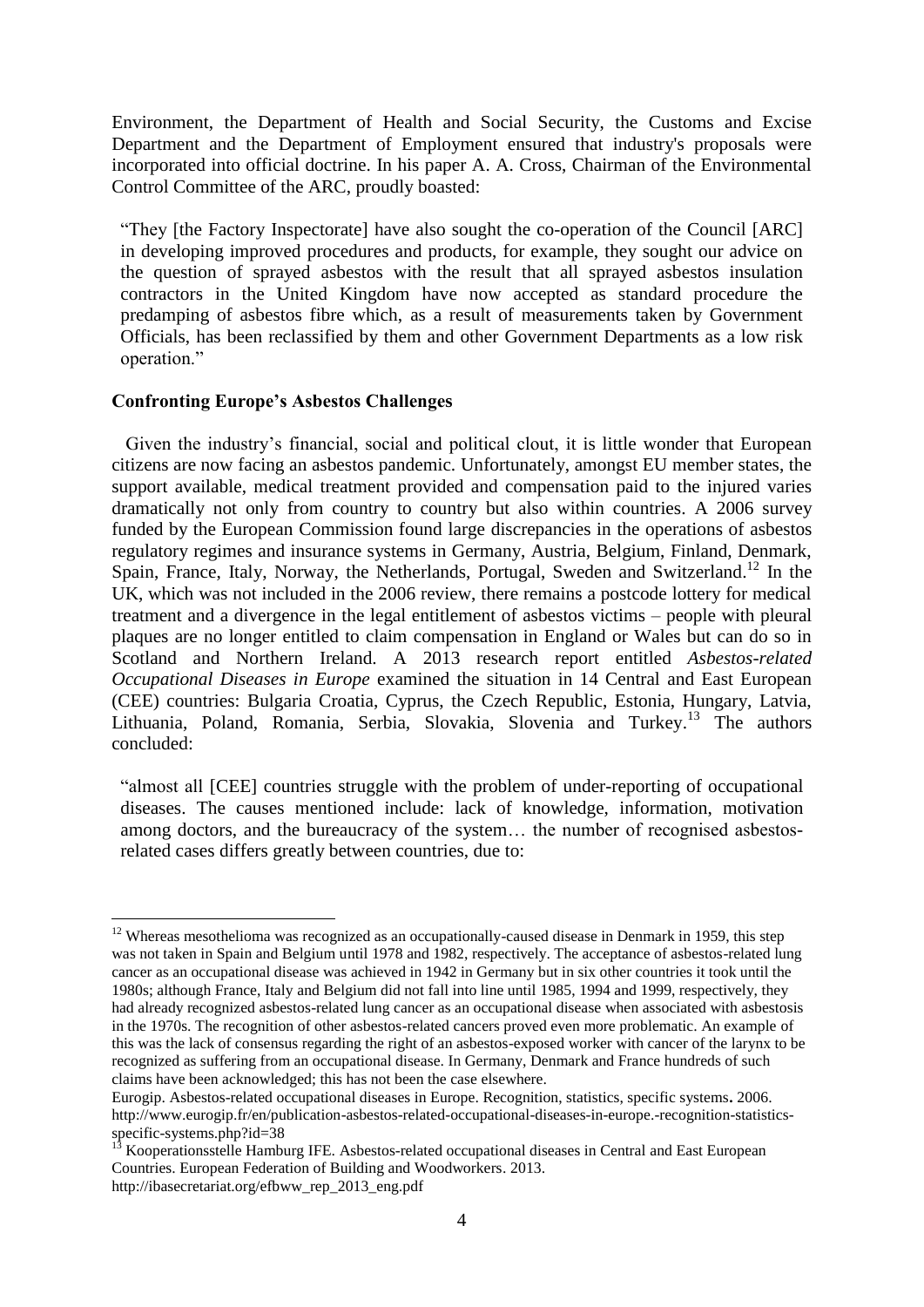- "the size of the exposed population due to economic activities (e.g. production or repair)
- the year of the provisions for protection of workers exposed to asbestos; the policy of detecting workers exposed to asbestos dust in the past; Poland and Slovenia are particularly active in this area, and the results of their initiatives are reflected in recent statistics
- political, economic and legislative obstacles in CEE countries: Croatia, Estonia, Latvia, Lithuania, Slovakia and Slovenia became independent in the 1990s
- the system for recognising occupational diseases: late registration of non-malignant diseases on the occupational disease list
- low rates of certification of occupational diseases: lack of medical expertise and diagnostic equipment, organisational problems."

# **Proactive Asbestos Strategies**

 Measures to address the multiplicity of asbestos challenges in European countries have been implemented on regional as well as national levels; these include measures on:

**Victims' Rights**: In 2002, an Asbestos Disease list was set up at the Royal Courts of Justice to streamline the legal process so that UK asbestos victims received compensation during their lifetimes.<sup>14</sup> The introduction of new procedures, the imposition of strict deadlines, the use of information technology and telephone conference calls speeded up the process and consequently cut legal costs. Nowadays, it is not unusual for a case to be completed within three months, although five months is more usual. (Appendix 1). British asbestos claimants can seek compensation through the courts or from government sources which include the: Industrial Injuries Disablement Benefit Scheme, Diffuse Mesothelioma Payment Scheme, Pneumoconiosis etc. (Workers' Compensation) Act 1979, Workers' Compensation (Supplementation) Scheme and the Pneumoconiosis, Byssinosis and Miscellaneous Diseases Scheme (Appendix 2). Navigating the complicated benefit system is often facilitated by asbestos victim support groups located throughout the country, primarily in asbestos hotspots like Manchester, Liverpool, Glasgow, Southampton, etc. <sup>15</sup>

**Justice:** High-profile lawsuits by asbestos victims against national governments and corporate criminals in Malta, Switzerland, France, the Netherlands and Italy have raised awareness of asbestos crimes perpetrated in Europe.<sup>16</sup> The most famous of these cases is the Italian lawsuit against Eternit executives Stephan Schmidheiny and Jean-Louis de Cartier de Marchienne. In 2012, they were found guilty for their part in the humanitarian catastrophe caused by Eternit's asbestos operations in Italy; they were sentenced to 16 years in prison and ordered to pay thousands of injured parties compensation estimated at more than  $\epsilon$ 5 million.<sup>17</sup> The appeal in this case had nearly reached completion when on May 21, 2013 the death of

<sup>&</sup>lt;sup>14</sup> Kazan-Allen L. *Judicial Innovation at the Royal Courts of Justice*. In: 20<sup>th</sup> Anniversary Edition of the British Asbestos Newsletter., p. 11-13. http://www.britishasbestosnewsletter.org/ban\_78.pdf

<sup>&</sup>lt;sup>15</sup> List of international asbestos victims' support groups.

http://ibasecretariat.org/lka\_gp\_list.php

<sup>16</sup> Ruers B. *First Asbestos Claim Brought Against the Dutch State.* February 24, 2014. http://ibasecretariat.org/br-first-asbestos-claim-brought-against-the-dutch-state.php Verdict of European Court of Human Rights. *Case of Brincat and Others v. Malta.* July 24, 2014. http://ibasecretariat.org/brincat\_and\_others\_v\_malta\_july\_2014.pdf

<sup>17</sup> Kazan-Allen L*. Postscript to the Great Asbestos Trial.* February 18, 2014.

http://ibasecretariat.org/lka-postscript-to-great-asbestos-trial.php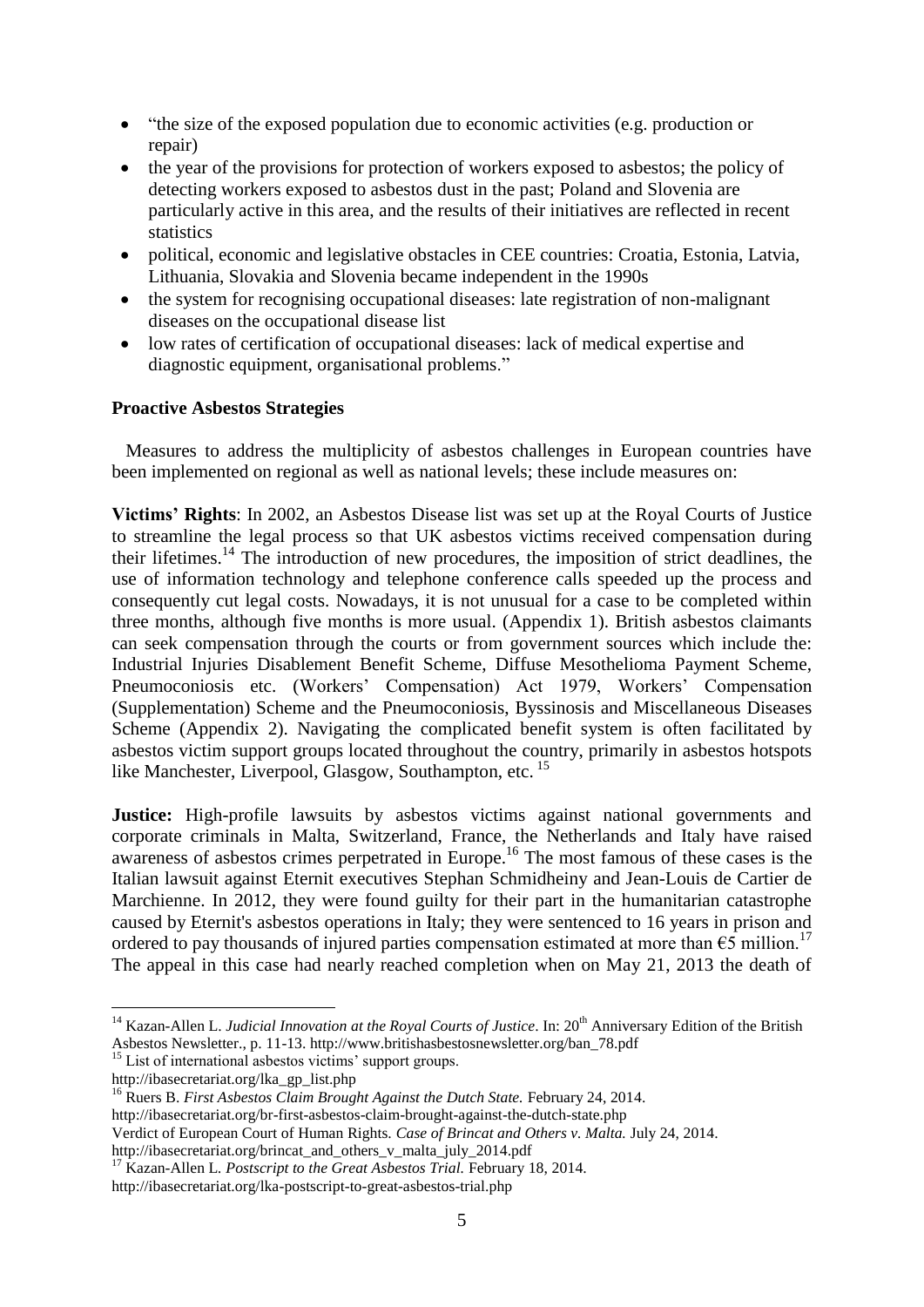91-year old Louis de Cartier de Marchienne was reported. With his demise, the criminal case against him and Etex, the company of which he was a director, was vacated. On June 3, 2013, the Appeal Court verdict in the case against Swiss billionaire Stephan Schmidheiny increased the prison sentence from 16 to 18 years!<sup>18</sup> The Court of Cassation, Italy's Supreme Court, will issue its ruling in this case on November 19, 2014 in Rome.

**Epidemiology:** Belgium was both geographically and metaphorically at the heart of Europe's asbestos saga. National asbestos stakeholders were wealthy and politically connected, as a result of which a public policy of denial was embraced by politicians, civil servants, scientists, workers and members of at-risk communities even as the number of asbestosrelated deaths rose. In 2013, the Belgian asbestos victims' group ABEVA (Association Belge des Victimes de l'Amiante/Asbest in Belge: Vereniging van Asbestslachtoffers [Belgian Association of Asbestos Victims]) published the results of investigations which documented 320 asbestos deaths in the Belgian Eternit towns of Kappelle-op-den-Bos, Tisselt and Harmignies. The research project, led by ABEVA's Eric Jonckheere, accessed official files, communal records and individual memories to ascertain the names of people who were suffering from or had died from asbestos-related diseases.<sup>19</sup> The announcement of these findings reverberated throughout the media.

**Medical Care:** A health monitoring program was established in 2000 under the provisions of Poland's Asbestos Ban Act to provide free check-ups to former workers from 28 Polish asbestos-processing factories. Between 2000 and 2011, 7,026 patients underwent 20,596 examinations. Twenty per cent of those eligible under the Amiantus Programme were seen; the majority (53.2%) were from the asbestos-cement industry. From the data collected, it was clear that the health of many of the patients was adversely affected by their exposure to asbestos. According to Dr. Beata Swiatkowska, over the 11-year period, "radiographic changes were observed in 3,209 (46%) patients and pulmonary parenchymal opacity in 4,293 (61%) patients… deterioration was detected in 1,817 (26%) people in total, including radiological findings in 861 (12.3%) people." Recommendations based on these findings were made which included the implementation of legal obligations that asbestos producers maintain a database of workers with information on their asbestos exposures and workplace conditions; the setting up of monitoring programs with standardized record collection; and establishing basic criteria for the diagnosis of occupational asbestos-related diseases. <sup>20</sup>

**Public Mobilization:** For decades, the plight of asbestos victims was invisible. Work done to identify the injured, collectivize and visualize their experiences has been crucial in the battle for asbestos justice. The French umbrella group ANDEVA (Association Nationale de Defense des Victimes de l'Amiante [National Association to Defend Asbestos Victims]) has been at the forefront of the mass movement by asbestos victims. In October 2012, ANDEVA gathered representatives from 20 countries in Paris to take part in a series of events to quantify the worldwide impact of asbestos and progress both short and long-term goals. The activities which took place included: informal discussions, a conference entitled "The International Day of Asbestos Victims," a round-table discussion and a mass demonstration

<sup>18</sup> Kazan-Allen L*. 2013 Appeal Verdict in the Great Asbestos Trial.* June 6, 2013. http://ibasecretariat.org/lka-2013-appeal-verdict-in-great-asbestos-trial.php

<sup>19</sup> Kazan-Allen L. *Belgium's Asbestos Killing Fields.* May 23, 2013. http://ibasecretariat.org/lka-belgium-asbestos-killing-fields.php

<sup>20</sup> Kazan-Allen L. *Conference: Europe's Asbestos Catastrophe.* November 9, 2012. http://ibasecretariat.org/lka-bruss-europes-asbestos-catastrophe-report-2012.php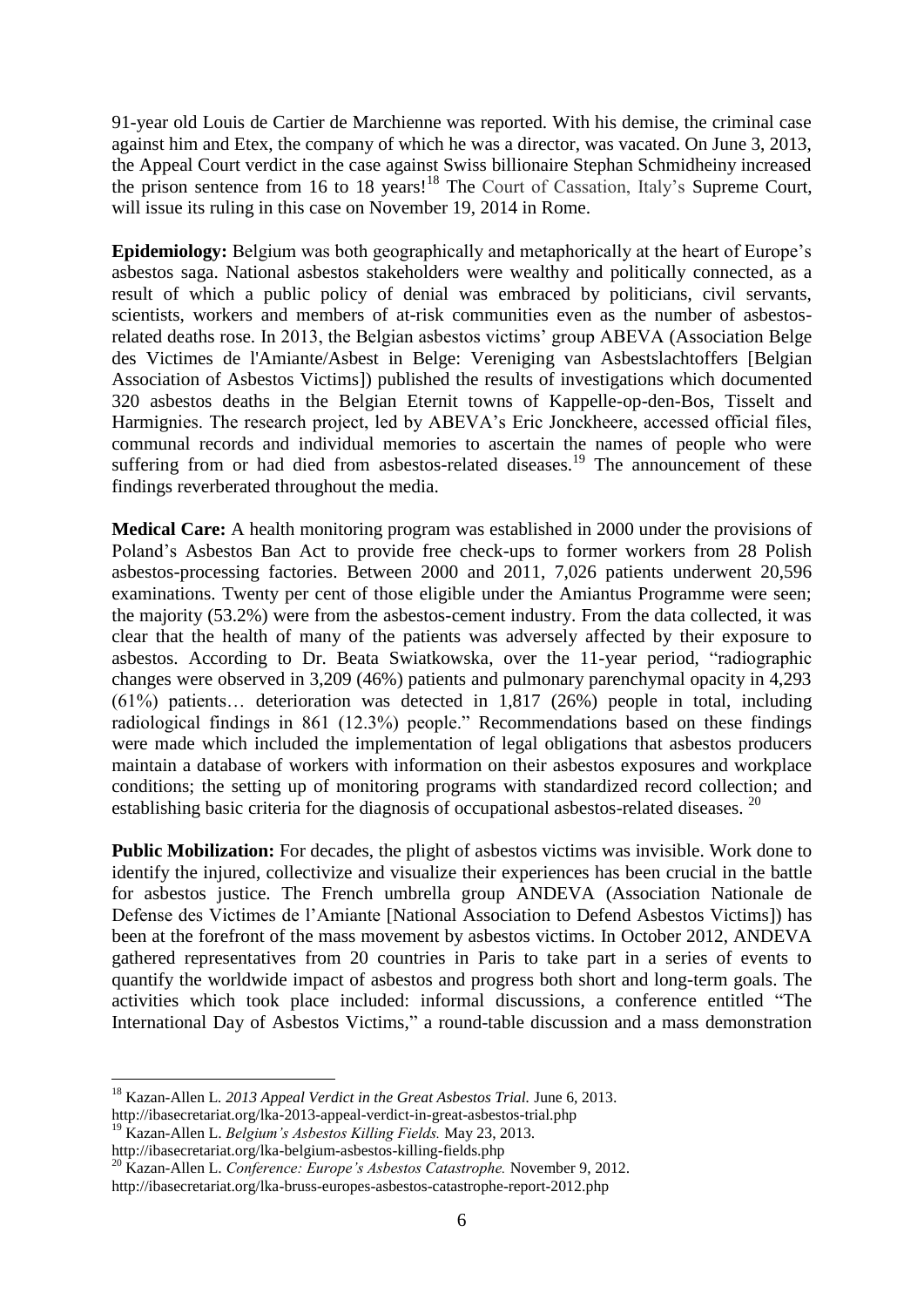in the heart of Paris which attracted thousands of French and Italian victims and supporters. $21$ On a smaller scale, but also effective are activities undertaken on the UK's annual Action Mesothelioma Day. On a designated Friday in July, victims' groups and mesothelioma charities mount information sessions, public rallies, church services and balloon/dove releases to increase asbestos awareness and raise funds for vital research into asbestos-related diseases.<sup>22</sup>

**Outreach Work**: Even though 97% of all cancers are reported to the Danish Cancer Registry, a significant number of asbestos victims remain uncompensated. In 2007, the BAT-Kartellet DK, a construction trade union, embarked upon an outreach program to trace "lost asbestos cases"; they identified 60 claimants with asbestos-related illness which cost insurers  $€10$  million. In September 2014, the UK's GMB union launched an initiative to provide asbestos removal operatives, who work in an industry where union membership can result in dismissal, a national voice.<sup>23</sup> Commenting on this development Dave Hulse, GMB national officer, explained that under current regulations, asbestos removal licensees must adhere to a raft of guidelines including:

"worker involvement in the process of removing and disposing of asbestos safely. Without a properly trained, licensed and regulated workforce who are complying with regulations, companies will be at risk of having the license removed… GMB has had extensive discussions with asbestos removal workers from all parts of the UK. From these discussions it has become apparent that there is a lack of meaningful worker involvement in all areas of health, safety or welfare provisions. A large number of workers have also expressed concerns about the poor quality of the training being delivered by training providers... GMB is urging all companies who employ asbestos removal operatives to join with the GMB to seek to raise standards in the industry and to ensure that the elements in the licenses are fully complied with."**<sup>24</sup>**

**Remediation:** Under the Programme for Asbestos Abatement in Poland, the Government set a deadline of 2032 for the creation of an asbestos-free Poland. Research efforts documented asbestos consumption patterns throughout the country and identified areas where usage was particularly high, most of which were in Eastern Poland. A decontamination strategy was formulated through consultations which began in 2009 amongst government ministries such as the Ministries of Finance, Environment, Infrastructure, and Agriculture, federal and regional inspectorates, non-governmental organizations, administrative units and municipal authorities. In 2009, it was estimated that there were 14.5 million tonnes of asbestoscontaining products in Poland. Under the programme, by the end of 2012, 28% (4 million tonnes) had been removed. Between 2013 and 2022, a further 5.1 tonnes (35%) were to be removed, with the remaining 5.4 tonnes (37%) scheduled for removal by  $2032<sup>25</sup>$ 

<sup>21</sup> Kazan-Allen L. *Storming the Asbestos Barricades.* October 18, 2012.

http://ibasecretariat.org/lka-storming-the-asbestos-barricades.php <sup>22</sup> Palmer H. *Manchester's Action Mesothelioma Day.* July 4, 2014.

http://ibasecretariat.org/hp-manchester-action-mesothelioma-day-jul4-2014.php

<sup>23</sup> Kazan-Allen L. UK *Asbestos Policy: Unfit for Purpose?* September 11, 2014.

http://ibasecretariat.org/lka-uk-asbestos-policy-unfit-for-purpose.php

<sup>24</sup> GMB. *Safe Removal And Disposal Of Asbestos*. September 1, 2014. http://www.gmb.org.uk/newsroom/safe-removal-and-disposal-of-asbestos

<sup>25</sup> Kazan-Allen L. *Conference: Europe's Asbestos Catastrophe.* November 9, 2012.

http://ibasecretariat.org/lka-bruss-europes-asbestos-catastrophe-report-2012.php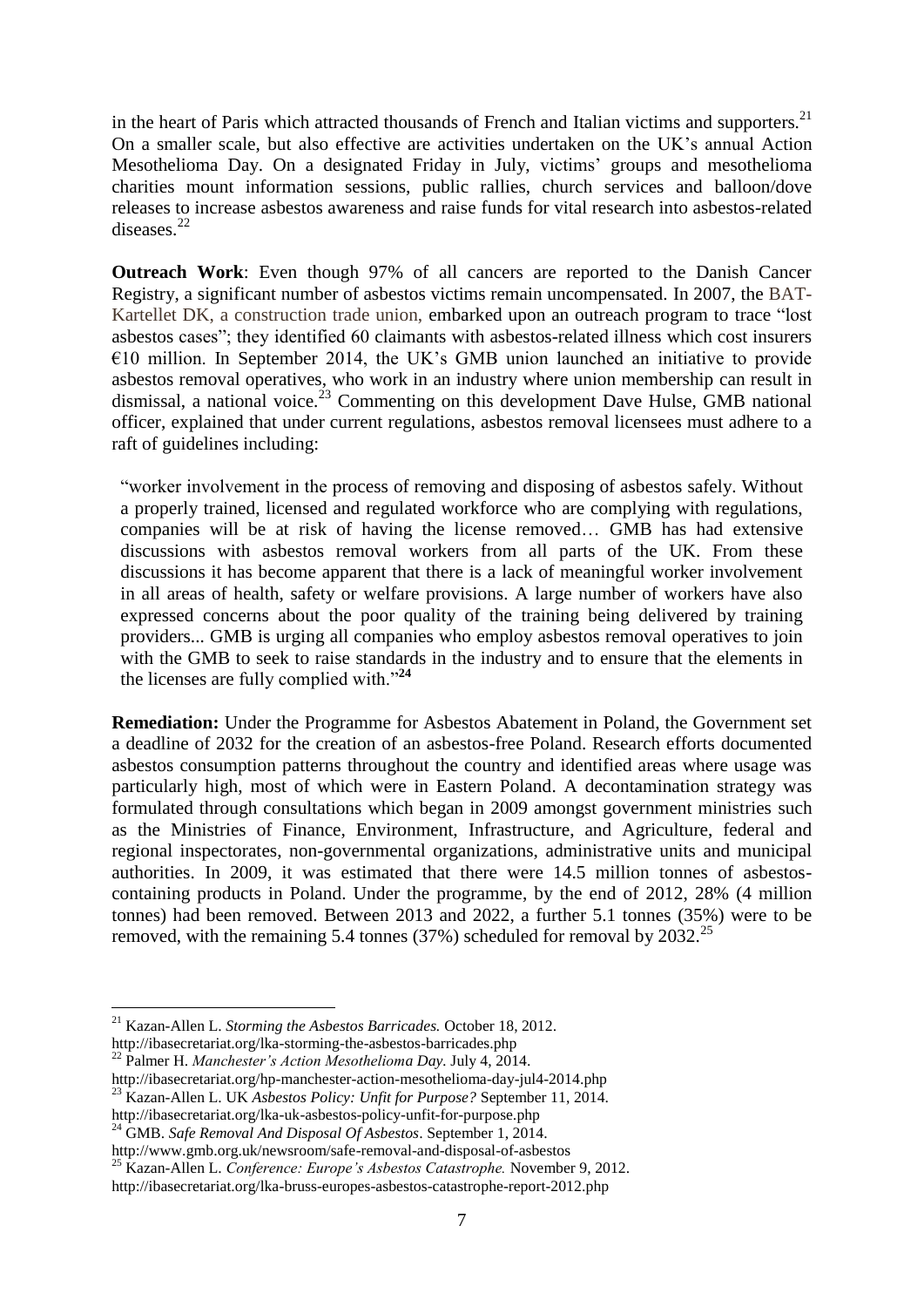**Dialogue:** For decades, asbestos propagandists were able to silence opponents. Even when their monopoly over national asbestos agendas began to dissipate, their entrenched position and influential friends ensured they retained control of the dialogue. Asbestos was, they asserted, a minor occupational health issue; improved factory conditions would alleviate disease; blue and brown asbestos were the culprits, white asbestos was safe; the incorporation of white asbestos into an asbestos-cement matrix ensured that fibers would not be liberated. Ban asbestos campaigners have fought assiduously to expose these lies. The "Asbestos is a Killer" booklets published in 2014 by the Building and Wood Workers International and Industriall in English, Spanish, French and Russian are a much valued resource for at-risk workers faced with the daily battle of keeping themselves and their colleagues safe from hazardous exposures.<sup>26</sup>

**Training**: The EU's 15 million construction workers remain at high risk of hazardous exposures even though asbestos use has been banned in the EU. Acknowledging the threat posed by billions of tons of asbestos-containing products within the European infrastructure, the European Federation of Building and Woodworkers (EFBWW) developed a campaign to progress the goals of making Europe an asbestos-free zone and banning asbestos worldwide. Stakeholders consulted included unions, labor federations, asbestos victims' groups, employers' organizations, labor inspectorates, national prevention institutes, EU member states and key EU decision makers at the European Commission, European Parliament and Council of Ministers.

 As a result of the discussions which ensued, an Asbestos Initiative Report approved by the European Parliament was adopted on March 14, 2013. The 62 suggestions included calls for specific measures to address asbestos challenges faced by workers as well as members of the public. Other outcomes of these collaborations were: campaign material,  $27$  Asbestos Information Material Modules, conferences, action days, a European certification scheme for asbestos trainers, research projects on the recognition and compensation of asbestos-related diseases in East and Central European countries<sup>28</sup> and the publication by Construction Labour Research of the book: *The long and winding road to an asbestos-free workplace.*<sup>29</sup>

### **Concluding Thoughts**

<u>.</u>

 Unfortunately, even in countries where progress has been made the human and legal rights of the injured are under constant bombardment by insurers, defendants and governments. In 2014, the effectiveness of European health and safety regulations are being negatively affected by government cuts in financial budgets and staff numbers. In such a climate, there

<sup>26</sup> BWI and Industriall*. Asbestos is a Killer.* 2014.

[http://www.industriall-union.org/sites/default/files/uploads/documents/Asbestos/a4\\_asbestos\\_8pp\\_en\\_web.pdf](http://www.industriall-union.org/sites/default/files/uploads/documents/Asbestos/a4_asbestos_8pp_en_web.pdf) [http://www.industriall-union.org/sites/default/files/uploads/documents/Asbestos/a4\\_asbestos\\_8pp\\_ru\\_web.pdf](http://www.industriall-union.org/sites/default/files/uploads/documents/Asbestos/a4_asbestos_8pp_ru_web.pdf) [http://www.industriall-union.org/sites/default/files/uploads/documents/Asbestos/a4\\_asbestos\\_8pp\\_es\\_web.pdf](http://www.industriall-union.org/sites/default/files/uploads/documents/Asbestos/a4_asbestos_8pp_es_web.pdf) [http://www.industriall-union.org/sites/default/files/uploads/documents/Asbestos/a4\\_asbestos\\_8pp\\_fr\\_web.pdf](http://www.industriall-union.org/sites/default/files/uploads/documents/Asbestos/a4_asbestos_8pp_fr_web.pdf)  $27$  EFBWW Asbestos Campaign documents and posters.

http://www.efbww.org/default.asp?Issue=Asbestos Documents and Posters&Language=EN Information modules.

http://www.efbww.org/default.asp?Issue=Asbestos&Language=EN

English module: http://www.efbww.org/pdfs/10%20-%20EN\_Leporello.pdf

Also available in French, German, Italian, in Spanish, Polish, Hungarian and Lithuanian.

*<sup>28</sup>* EFBWW. *2013 - Asbestos related occupational disease in Europe.*

http://www.efbww.org/default.asp?Issue=Asbestos%20diseases&Language=EN

<sup>&</sup>lt;sup>29</sup> The long and winding road to an asbestos-free workplace. CLR International Books. 2013.

http://www.i-books.nl/subject/society/economics/thelongandwindingroadtoanasbestosfreeworkplace.html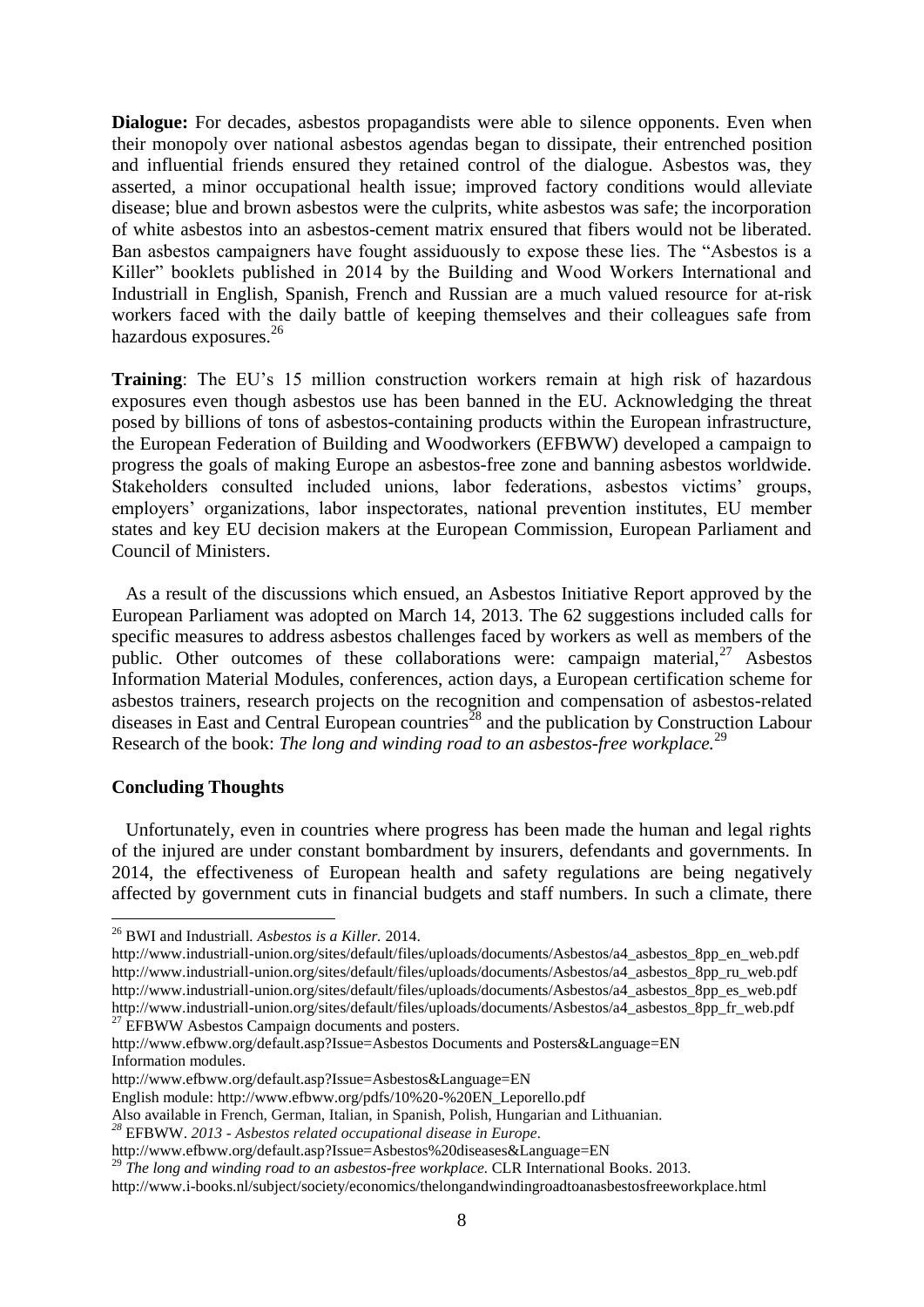is absolutely no doubt that shortcuts will be taken and lives put at risk from exposures to asbestos. Constant vigilance by civil society is an absolute necessity if we are to safeguard occupational and public health from the asbestos hazard. As the examples cited in this paper illustrate, tackling Europe's asbestos legacy and delivering justice to the injured are achievable objectives. The prospects for successful campaigns are improved by strategic thinking, collaboration with broad-based grassroots networks, the use of creativity to capture public and media attention, integrating awareness projects within comprehensive frameworks and the use of innovative means of communication.

An example which ticks all the boxes is Betty, Australia's first mobile asbestos house.<sup>30</sup> Betty has been working for just under two years to raise asbestos awareness in a country where more than one in three domestic properties contain asbestos. She is:

"a purpose built, mobile model home designed to demonstrate where asbestos might be found in and around any Australian home built or renovated before 1987. Her exterior resembles a typical fibro [asbestos-cement] home but when opened up, she has extensive audio and visual information including a bathroom, kitchen, living room, man shed/garage and a dog house.

This interactive resource is part of an integrated and evolving public relations campaign designed to create a conversation about asbestos through a forward-looking proactive strategy. Other modules which reinforce Betty's message include the radio and television commercials ["Are you playing renovation roulette?"](http://www.asbestosawareness.com.au/#!__asbestos-awareness) and the hugely successful Blue Lamington Drive (a lamington is an iconic Australian dessert which consists of sponge cake coated in chocolate sauce and covered with desiccated coconut).<sup>31</sup> Although the focus of this multi award-winning campaign has been on the domestic risk from asbestos to home renovators, their families and neighbors, in 2014 the campaign is being broadened to incorporate warnings to at-risk tradespeople. Raising the profile of the asbestos hazard feeds into the debate on Australia's worst occupational killer, thereby bringing pressure to bear on employers, property owners, government officials and others to take action.<sup>32</sup> An asbestosfree future is possible!

<u>.</u>

<sup>&</sup>lt;sup>30</sup> All About Betty! http://www.asbestosawareness.com.au/betty-nsw#!\_\_betty-nsw Also see: Asbestos Awareness.<http://www.asbestosawareness.com.au/>

<sup>&</sup>lt;sup>31</sup> For the Blue Lamington Challenge, bakers shared samples of their wares with friends, family or work colleagues to raise funds for asbestos research and support work.

<sup>&</sup>lt;sup>32</sup> Betty on the open road video. http://vimeo.com/80178222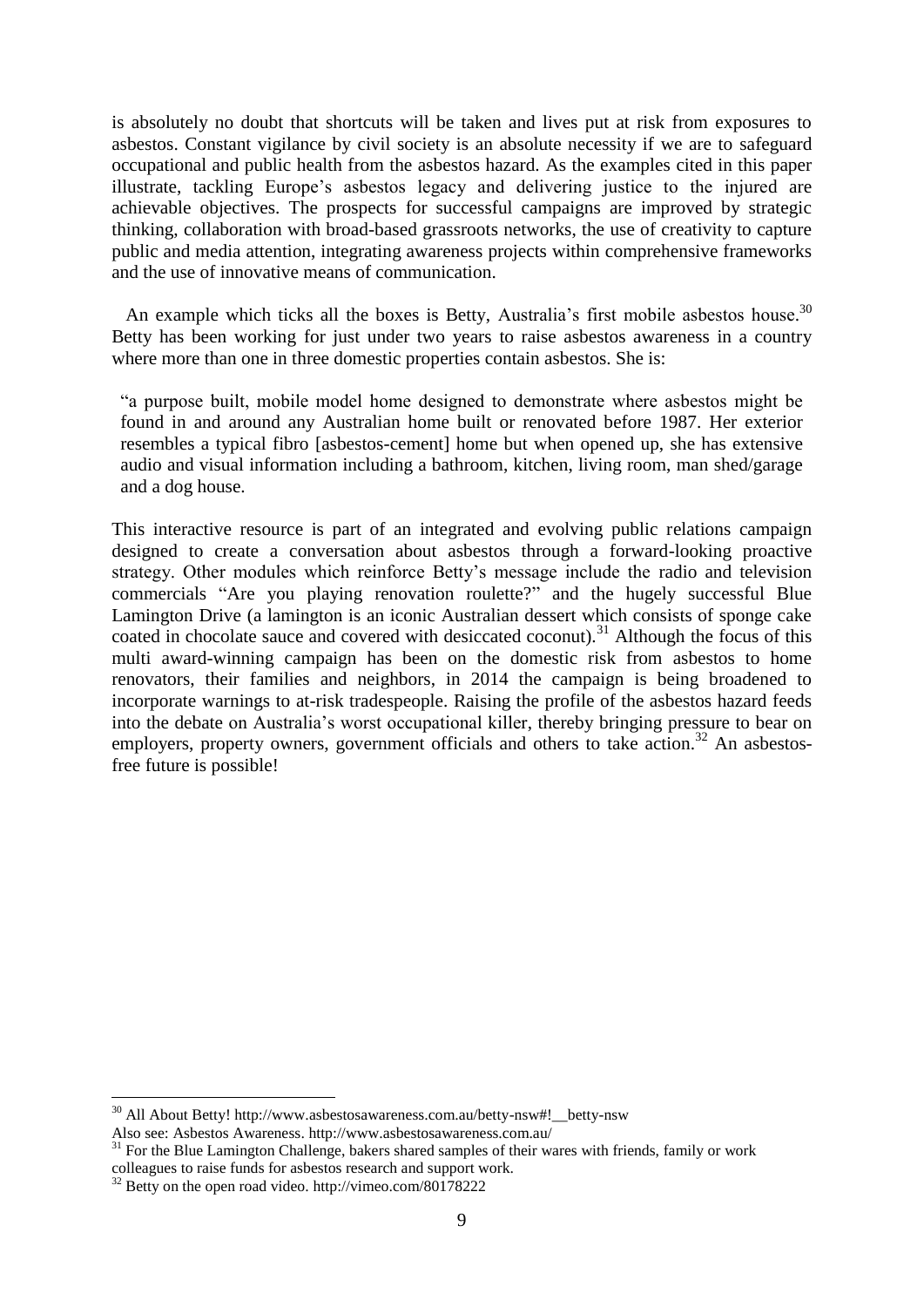# **Appendix 1**

| <b>Activity</b>                                                                                                                                                       | <b>Date</b>      |
|-----------------------------------------------------------------------------------------------------------------------------------------------------------------------|------------------|
| Initial interview with new client, obtaining<br>detailed witness statement in respect of<br>employment history and asbestos exposure                                  | September 3 2014 |
| Request medical records from General<br>Practitioner and treating Hospitals and<br>employment history from the Inland Revenue                                         | September 10     |
| Receive employment history/research<br>defendants and their employer's liability<br>insurers and write to them setting out details<br>of the claim against them       | September 19     |
| Receive medical records and instruct medical<br>expert                                                                                                                | October 8        |
| Meet with client to gather details of financial<br>loss/obtain pension or income details                                                                              | By November 1    |
| Receive medical report                                                                                                                                                | October 27       |
| Complete schedule of financial loss and serve<br>on the defendants or their employer's liability<br>insurers/nominate solicitors                                      | November 10      |
| If no settlement offer received within 21<br>days, issue and serve court proceedings<br>against the defendants                                                        | December 1       |
| Receive defence                                                                                                                                                       | December 15      |
| Expedited fast track hearing (case<br>management conference by telephone)                                                                                             | December 17      |
| Judgement entered against the defendant and<br>interim payment of £50,000 made to the<br>client. Matter listed for hearing to assess<br>quantum of damages to be paid | January 2 2015   |
| Settlement offer usually received well in<br>advance of quantum hearing, case is settled                                                                              | February 9 2015  |

# **Typical Timetable for a Hypothetical Mesothelioma Case<sup>33</sup>**

<sup>&</sup>lt;sup>33</sup> Prepared by Guy Darlaston, Partner at Irwin Mitchell Law Firm, UK.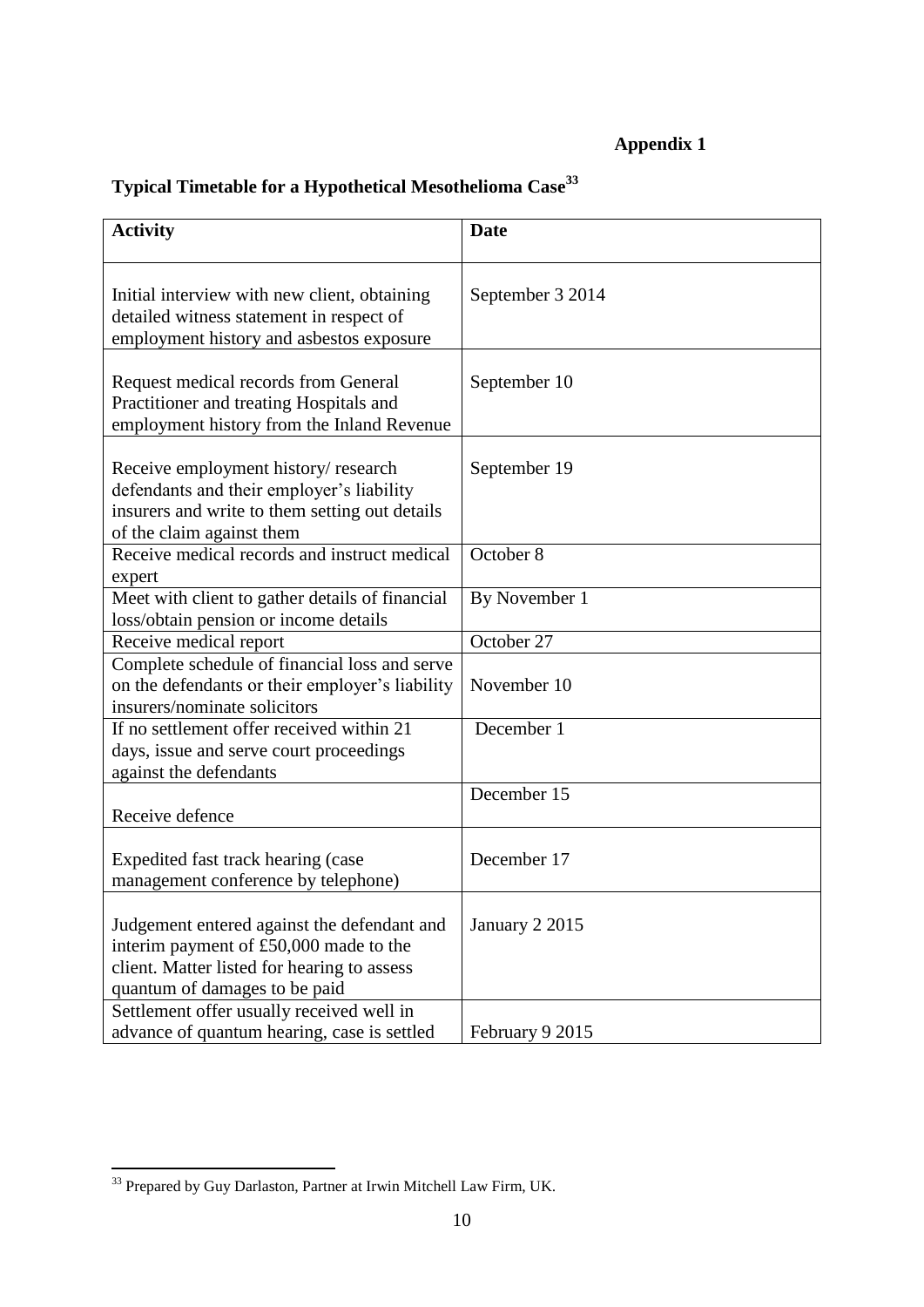## **Comments**:

The five month timeline projected for this case is about average in the experience of UK asbestos practitioners. Some cases settle in 3 months but that is rare; these would usually be cases with only one defendant and in industries, such as the power and shipbuilding industries, where there are well-known histories of hazardous exposure. The vast majority of cases settle out of court.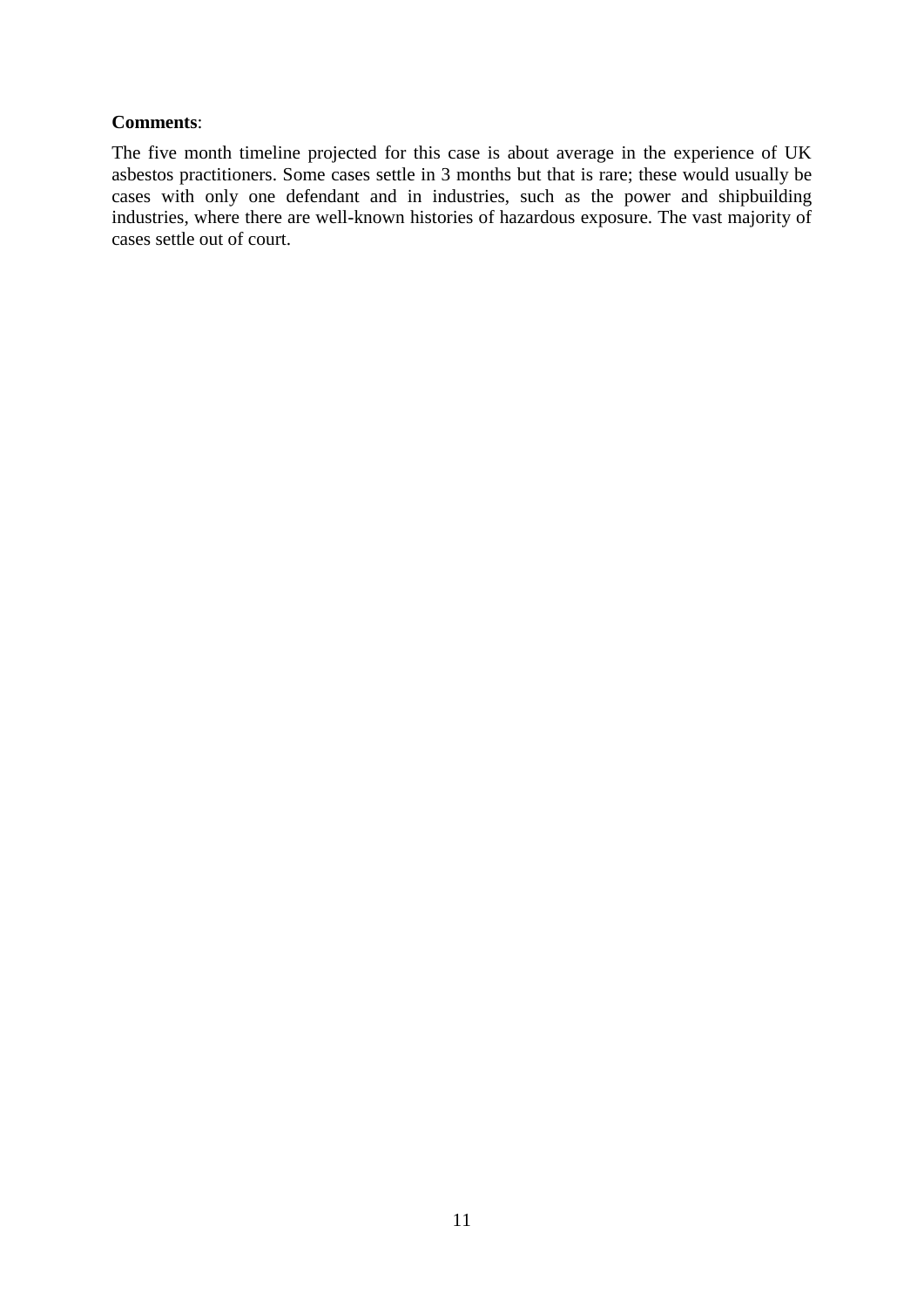# **Appendix 2**

# **The Industrial Injuries Disablement Benefit (IIDB) Scheme<sup>34</sup>**

The Industrial Injuries Disablement Benefit (IIDB) Scheme provides non-contributory, nofault weekly benefits for disablement due to prescribed asbestos diseases that arise during employment (not self-employment); victims of take-home exposure (such as children exposed to asbestos dust on their Father's work clothes), para-occupational exposure (such as wives who washed asbestos-contaminated clothing) or environmental exposure are not eligible. Unlike state compensation schemes in most other countries, IIDB payments are not related to earnings; awards are made according to a scale of disablement of 1-100% with a maximum weekly payment of about £163.60.

IIDB is tax-free and is administered by the Department of Work and Pensions (DWP). Recipients of IIDB may also be eligible for special tax-free allowances:

- Constant Attendance Allowance (CAA)
- Exceptionally Severe Disablement Allowance (ESDA)
- Reduced Earnings Allowance (only for disablement prior to 1.10.1990).

Other income-related state benefits which might be claimed in some circumstances are:

- Statutory Sick Pay
- Incapacity Benefit
- Disability Allowance
- Attendance Allowance
- Carers Allowance
- Pension Credit
- Income Support
- Housing Benefit
- Council Tax Benefit
- Bereavement Benefits.

Eligible sufferers can also apply for tax-free payments under other headings: (1) Personal Independence Payments (for under 65 year olds) (2) Attendance Allowance (for over 65 year olds); these awards overlap with CAA and ESDA respectively.

For exposure to asbestos prior to July 5, 1948 other schemes under which asbestos sufferers might claim are: the Workers' Compensation (Supplementation) Scheme and the Pneumoconiosis, Byssinosis and Miscellaneous Diseases Scheme. Some asbestos-related disease sufferers may also qualify for a lump sum payment £17,000 (\$34,704/ 4,017,885 JPY) on average under the Pneumoconiosis etc. (Workers' Compensation) Act 1979. Applicants with prescribed diseases whose asbestos exposure took place in the Armed Forces may make a claim for a war pension.

# **Diffuse Mesothelioma Payment Scheme**

1

This scheme is established by the Mesothelioma Act 2014 and makes payments to those victims of diffuse mesothelioma who are eligible or to eligible dependants of those who have died from mesothelioma. Key features of the scheme are:

<sup>&</sup>lt;sup>34</sup> Prepared by Guy Darlaston, Partner at Irwin Mitchell Law Firm, UK.